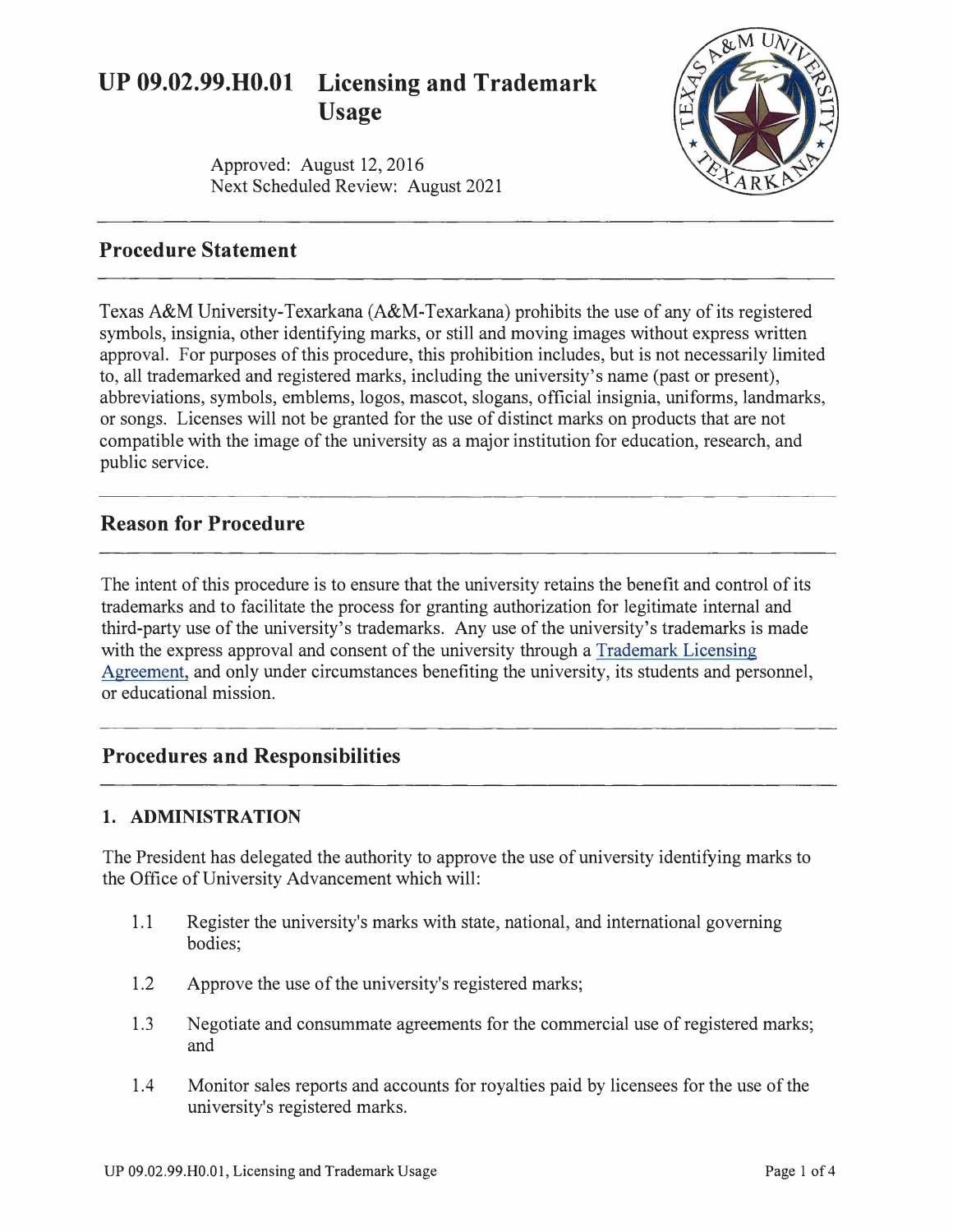## **2. VENDOR MONITORING**

- 2.1 Vendors without a trademark license (unlicensed vendors) who sell goods bearing university registered marks will be required to obtain a license and pay royalties, or withdraw the goods from sale.
- 2.2 Purchase orders requiring artwork and/or the use of A&M-Texarkana symbols, insignia, or other identifying marks must be approved by the Marketing Director or a designated representative.
- 2.3 If it is discovered that a university department or recognized student organization has utilized a vendor without a trademark license, the group and the vendor will be informed, and the vendor will be given an opportunity to apply for licensing. If the vendor does not comply, their ability to do business with the University will be revoked.

#### **3. APPROVED USAGE**

- 3.1 Athletic conferences in which the university holds membership will be allowed to use all university registered marks associated with the athletic teams. There will be no payment of royalties when university registered marks are used in the media or on non-commercial promotional items that include registered marks of the conference and/or other member institutions.
- 3.2 Affiliation agreements between the university and affiliated groups (A&M-Texarkana Alumni Association, Women for A&M-Texarkana, A&M-Texarkana Young Professionals, and the A&M-Texarkana Foundation) grant these associations permission to use the university's name and logos, for the expressed purpose of developing programs, materials, and correspondence in support of the university and the affiliated group. The group will submit the design work to the Marketing Director for review before production.
- 3.3 University departments and recognized student organizations must:
	- 3.3.1 Seek advance written approval to use university marks on commercial products or service promotions (for purposes of this procedure, commercial shall be construed to include for profit and not for profit businesses);
	- 3 .3 .2 Have the design approved by the Marketing Director before production of the merchandise can proceed; and
	- 3.3.3 Purchase the products from a licensed vendor.
- 3 .4 The university prohibits the use of any of its word marks, logos, or other branding in any form in connection with partisan political activity of any kind and the endorsement, support, or promotion of political candidates or legislative initiatives.
- 3.5 The university prohibits the use of any of its word marks, logos, or branding in the name of a commercial business, in advertising commercial services, or on periodic commercial publications.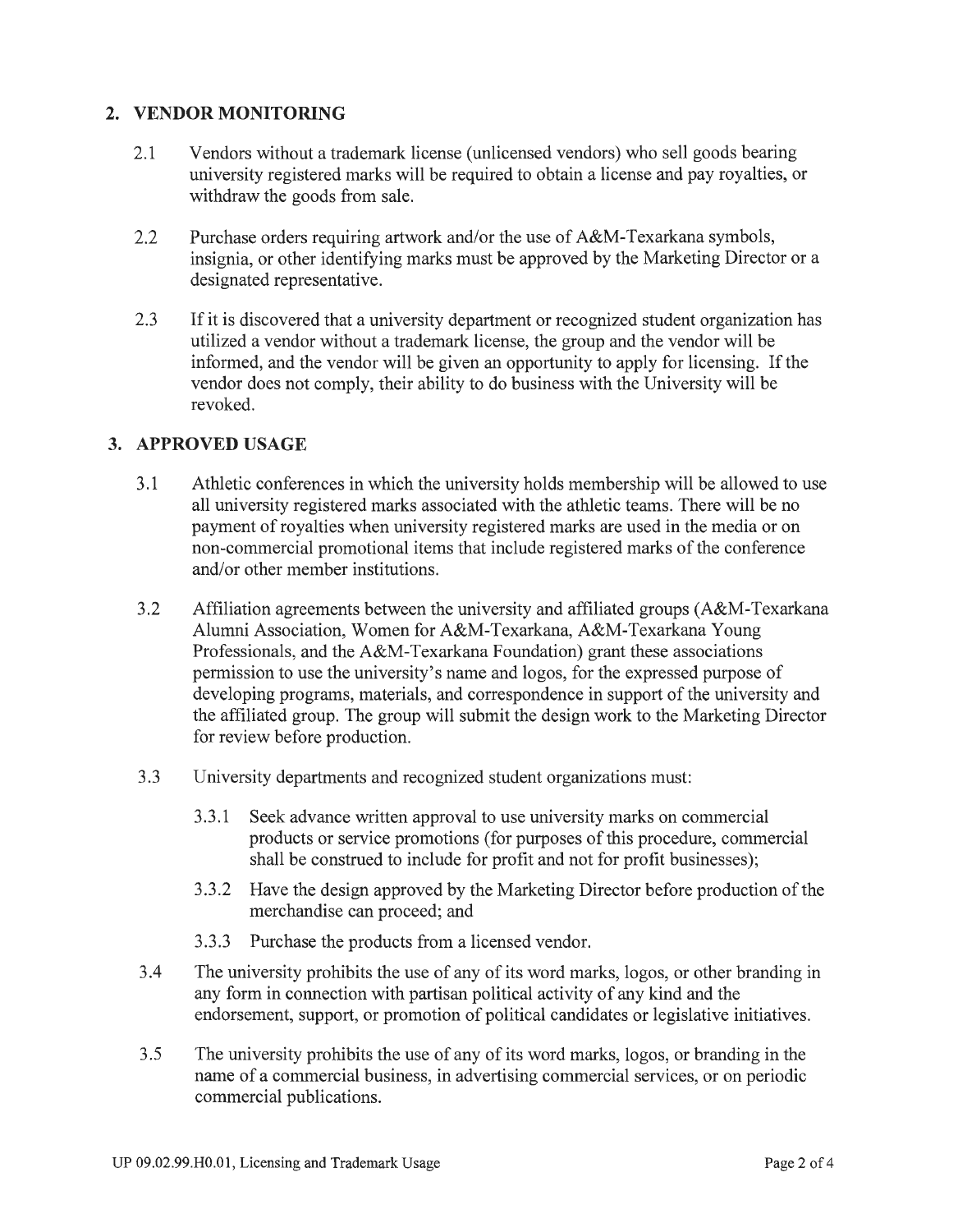- 3.6 The University prohibits the use of any of its word marks, logos, or branding in such a way that implies university ownership or endorsement, which can include but is not limited to unofficial websites, unofficial clubs and organizations, articles or advertisements for publications, etc., except in cases where the university creates a partnership or agreement and approves the usage.
- 3.7 Trademarks of A&M-Texarkana will not be used in the promotion of gambling, alcoholic beverages, tobacco products, "recreational" drugs, or drug-related paraphernalia. The University reserves the right to prohibit other uses that it deems inappropriate or inconsistent with its image and mission.
- 3.8 Any usage of the university word marks, logos, or branding cannot be co-opted or used in conjunction with any other commercial or private entity without consent from the university and artwork approval by the Marketing Director. The university word marks and logos cannot be used with any other word marks or logos without permission.

## **4. SALES**

- 4.1 Individuals who desire to sell merchandise on the A&M-Texarkana campus must have a formal contract with A&M-Texarkana for such sales. Contracts for sales must be initiated through the Office of the Vice President for Finance and Administration.
- 4.2 Any merchandise offered for sale to the public that carries a licensed mark for A&M-Texarkana must be pre-approved by the Marketing Director or designee.
- 4.3 Any merchandise offered for sale to the public by a department or organization must have been acquired in accordance with University Procedure 25.07.03.H0.01, *[Acquisition of Goods and/or Services.](http://www.tamut.edu/About/Administration/About/Rules/25-07-03-H0-01.pdf)*
- 4.4 Merchandise offered for sale must be in agreement with contracts the University might have with various corporations, e.g., Follett Higher Education Group, Inc.

#### **5. LICENSING**

Texas A&M University-Texarkana has teamed with Learfield Licensing Partners to license and oversee the use of its logos and trademarks in an effort to protect the integrity and usage of the marks. Vendors are expected to work directly with Learfield when using Texas A&M University-Texarkana's marks.

## **Related Statutes, Policies, or Requirements**

System Policy 09.02, *Use of System Names and Indicia* System Regulation 60.01.01, *[Association with Affiliated Organizations](http://policies.tamus.edu/60-01-01.pdf)*  University Procedure 25.07.03 .H0.01, *[Acquisition of Goods and/or Services](http://www.tamut.edu/About/Administration/About/Rules/25-07-03-H0-01.pdf)*  [Branding Guidelines](http://www.tamut.edu/branding)